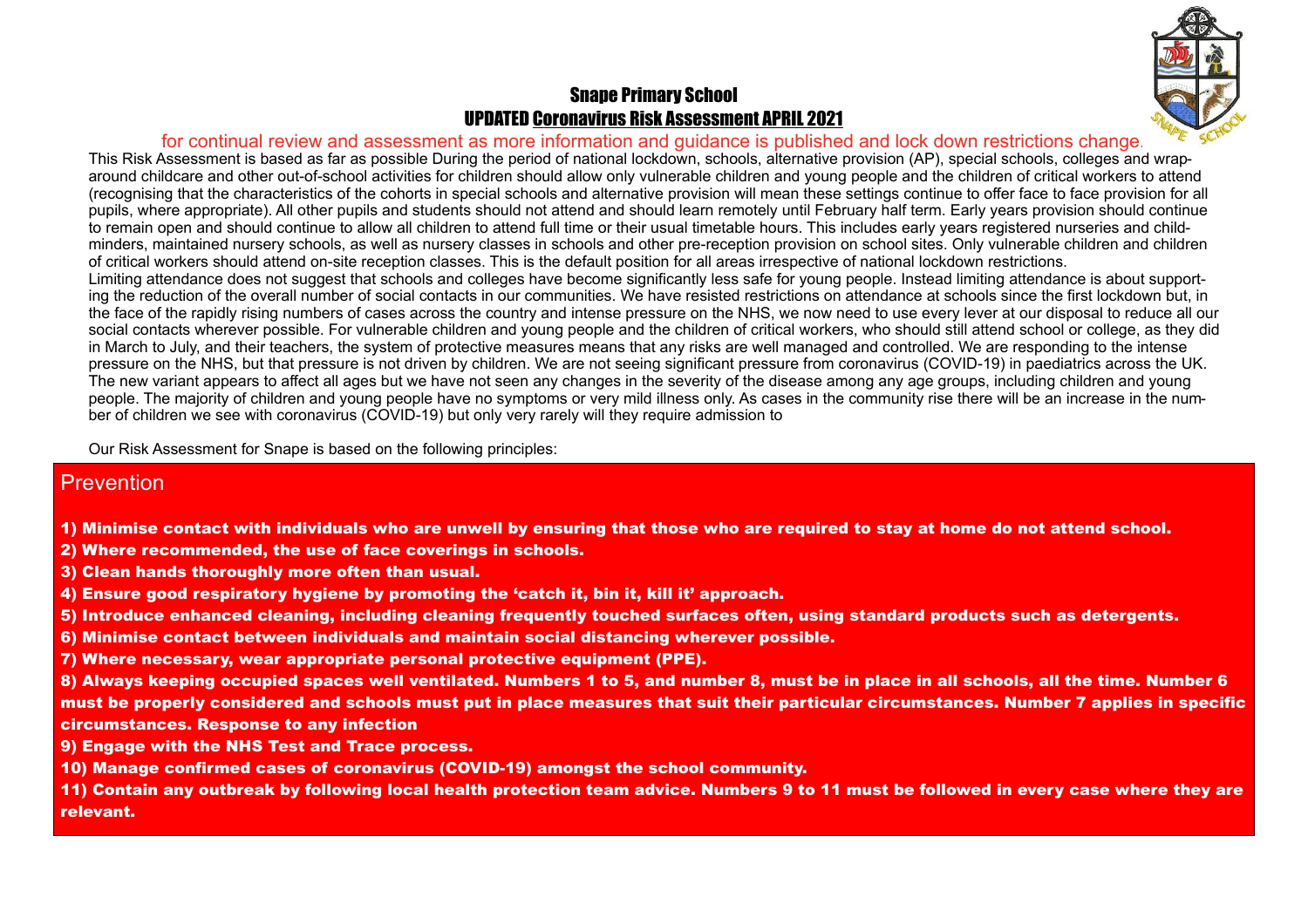| Page 1 | Hazard                                 | <b>Risk</b>                                                                             | Initial<br>$Rating -$<br>L, M, H | <b>Control Measures to Reduce Risk</b>                                                                                                                                                                                                                                                                                                                                                                                                                                                                                                                                                                                                                                                                                                                                                                                                                                                                   | WHO?                         | <b>Further Actions</b>                                                                                                                                                                                                        | Final<br>$Rating -$<br>L, M, H                                                          |
|--------|----------------------------------------|-----------------------------------------------------------------------------------------|----------------------------------|----------------------------------------------------------------------------------------------------------------------------------------------------------------------------------------------------------------------------------------------------------------------------------------------------------------------------------------------------------------------------------------------------------------------------------------------------------------------------------------------------------------------------------------------------------------------------------------------------------------------------------------------------------------------------------------------------------------------------------------------------------------------------------------------------------------------------------------------------------------------------------------------------------|------------------------------|-------------------------------------------------------------------------------------------------------------------------------------------------------------------------------------------------------------------------------|-----------------------------------------------------------------------------------------|
|        | 1.<br>Unwell<br>children and<br>staff. | Coronavirus<br>may enter the<br>school and<br>spread to other<br>children and<br>staff. | High                             | Either front or back of the school, children<br>and staff asked whether they feel fit and<br>well and whether they have a cough.<br>Handwashing for 20 seconds+ for all on<br>$\bullet$<br>entry.<br>Children will be reminded about tissues,<br>$\bullet$<br>hand washing 2 m regularly-in language to<br>suit THEM<br>Any symptoms of Covid-19 reported or ob-<br>$\bullet$<br>served on arrival see section 7 below.                                                                                                                                                                                                                                                                                                                                                                                                                                                                                  | <b>WHOLE</b><br><b>STAFF</b> | Track and Trace: if showing<br>symptoms got and get a PCR<br>test at Leiston leisure centre, or<br>use one of our PCR postal tests<br>(posted in special post boxes :<br>one in Snape in layby) or<br>wherever directed by PH | <b>HIGH</b><br>due to<br>new<br>strain+it<br>being<br>highly<br>trans-<br>miss-<br>able |
|        |                                        |                                                                                         |                                  | Now highly transmissible new strain means all<br>schools only open to critical worker families<br>vulnerable children (including those who are<br>unable to access home learning tech or have a<br>quiet space to study-therefore not engaging<br>with school)<br>To minimise spread of virus govt have<br>introduced LFTests in school,<br>Staff will be able to take the test to give more<br>$\bullet$<br>reassurance to minimising risk of virus spread-<br>ing and to ensure isolation if needed.<br>LFTests to be distributed week bg Monday 25th<br>21 and taken Wednesday evening and Sunday<br>evening.<br>Results reported to SG as LFT results are more<br>$\bullet$<br>immediate.<br>If positive isolate and book for a PCR Test<br>$\bullet$<br>thereby minimising risk of spread within school<br>If a member of staff tests positive bubble will be<br>closed until results are back from |                              |                                                                                                                                                                                                                               |                                                                                         |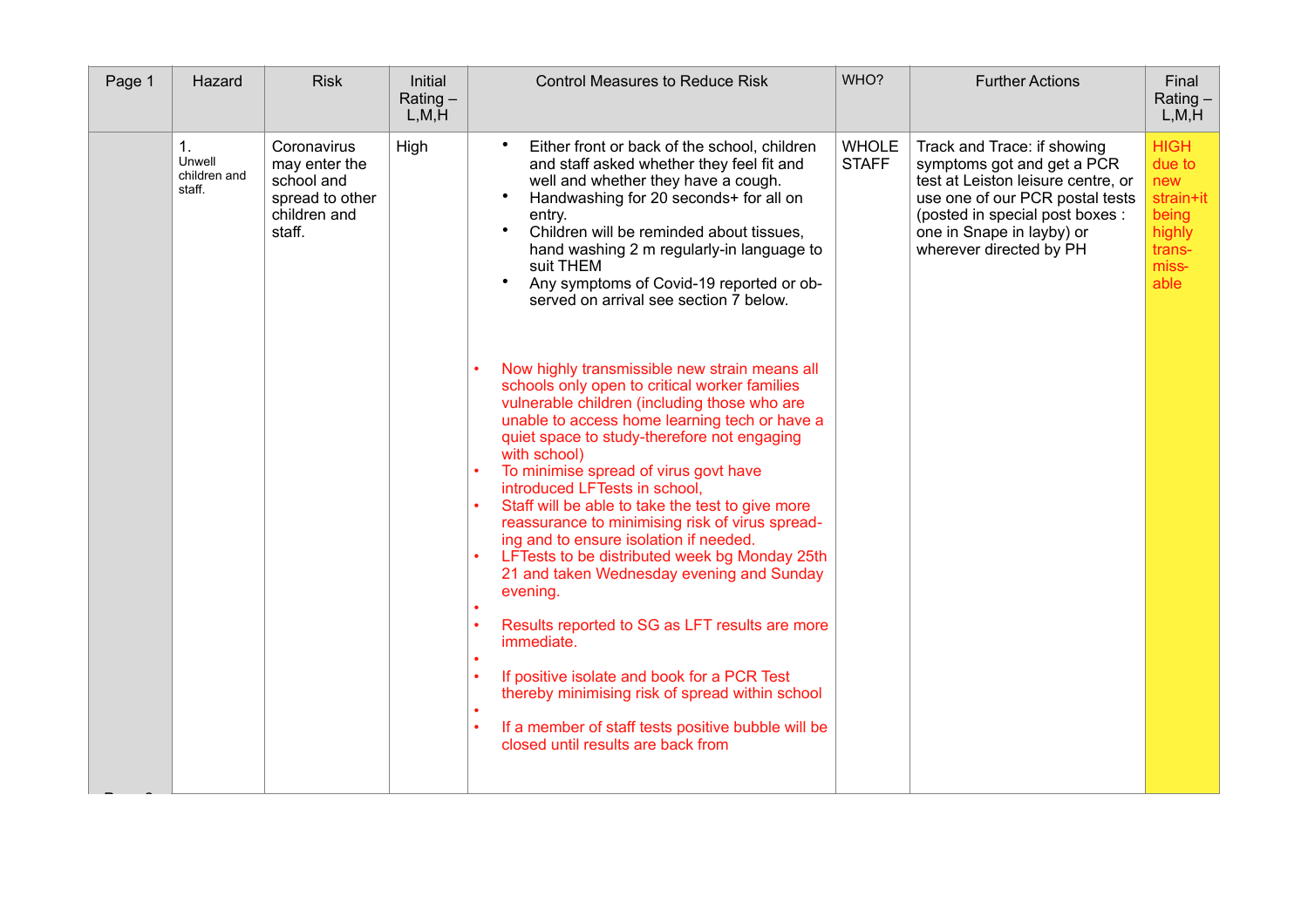|  | $\overline{2}$ .<br>Spread of<br>the virus $-$<br>transmission<br>between<br>children | Coronavirus<br>spreads quickly<br>when people<br>are in large<br>groups. | High | ing our numbers in school to children of KW+<br>vulnerable children ONLY<br>$\bullet$<br>Children are in 2 bubbles (their classes) As far<br>as possible the same staff members will work<br>with a particular groupsee actions column.<br>Where possible Social distancing of over<br>2 m as much as possible to communicate<br>maintaining the 2 metre social distancing to<br>pupils and regularly reinforce this through<br>possible use of 'bubbles' if they get too<br>close<br>Rooms will be kept well-ventilated with open<br>windows and doors will remain open.<br>Starlings 'bubble' will have their own tables<br>spread apart in the class with 'kit' on the back of<br>their chair<br>$\bullet$<br>Kes/Eagles bubble with all be facing the front on<br>their own tables with their own 'kit.'<br>'Catch it, Bin it, Kill it' re use of tissues+putting<br>$\bullet$<br>straight into pedal bin.<br>Children are to 'socialise', as much as pos-<br>sible, at a 2m distance (age dependent) and eat<br>in their classroom at their desks which are well<br>apart and, in K/Eagles all facing the front.<br>$\bullet$<br>Vertas have requested Leona to use boxes<br>where possible to minimize contact (ie<br>handing plates to children) Where that does<br>happen Leona will dish up on a flat surface<br>and the child will then take the plate them-<br>selves.<br>$\bullet$<br>Unnecessary items/furniture or any soft<br>furnishings or items that have surfaces that<br>are hard to clean will be placed in cup-<br>boards if they really are not going to be<br>used. | Staff | Re iterate personal space 'bub-<br>bles' around each of us.<br>Latest guidance for Sept:<br>"Ideally, adults should maintain 2<br>metre distance from each other,<br>and from children."<br>"For children old enough, they<br>should also be supported to main-<br>tain distance and not touch staff<br>and their peers where possible.<br>This will not be possible for the<br>youngest children and some chil-<br>dren with complex needs and it is<br>not feasible in some schools where<br>space does not allow. Schools do-<br>ing this where they can, and even<br>doing this some of the time, will<br>help."<br>That should include seating pupils<br>side by side and facing forwards,<br>rather than face to face or side on,<br>and might include moving unneces-<br>sary furniture out of classrooms to<br>make more space.<br>Latest guidance:<br>"cleaning is generally enhanced<br>and includes:<br>more frequent cleaning of rooms<br>and shared areas that are used by<br>different groups<br>frequently touched surfaces being<br>cleaned more often than normal" | <b>HIGH</b><br><b>Since</b><br>Jan lock-<br>down and<br>$an -$<br>nounce-<br>ments we<br>have<br>amended<br>our RA to<br>high risk<br>of virus<br>transmit-<br>ting with<br>the new<br>strain.<br><b>Therefore</b><br>we are<br>limiting<br>contacts<br>by limit-<br>ing<br>numbers<br>in school |
|--|---------------------------------------------------------------------------------------|--------------------------------------------------------------------------|------|---------------------------------------------------------------------------------------------------------------------------------------------------------------------------------------------------------------------------------------------------------------------------------------------------------------------------------------------------------------------------------------------------------------------------------------------------------------------------------------------------------------------------------------------------------------------------------------------------------------------------------------------------------------------------------------------------------------------------------------------------------------------------------------------------------------------------------------------------------------------------------------------------------------------------------------------------------------------------------------------------------------------------------------------------------------------------------------------------------------------------------------------------------------------------------------------------------------------------------------------------------------------------------------------------------------------------------------------------------------------------------------------------------------------------------------------------------------------------------------------------------------------------------------------------------------------------------------------|-------|-------------------------------------------------------------------------------------------------------------------------------------------------------------------------------------------------------------------------------------------------------------------------------------------------------------------------------------------------------------------------------------------------------------------------------------------------------------------------------------------------------------------------------------------------------------------------------------------------------------------------------------------------------------------------------------------------------------------------------------------------------------------------------------------------------------------------------------------------------------------------------------------------------------------------------------------------------------------------------------------------------------------------------------------------------------------------------------|--------------------------------------------------------------------------------------------------------------------------------------------------------------------------------------------------------------------------------------------------------------------------------------------------|
|--|---------------------------------------------------------------------------------------|--------------------------------------------------------------------------|------|---------------------------------------------------------------------------------------------------------------------------------------------------------------------------------------------------------------------------------------------------------------------------------------------------------------------------------------------------------------------------------------------------------------------------------------------------------------------------------------------------------------------------------------------------------------------------------------------------------------------------------------------------------------------------------------------------------------------------------------------------------------------------------------------------------------------------------------------------------------------------------------------------------------------------------------------------------------------------------------------------------------------------------------------------------------------------------------------------------------------------------------------------------------------------------------------------------------------------------------------------------------------------------------------------------------------------------------------------------------------------------------------------------------------------------------------------------------------------------------------------------------------------------------------------------------------------------------------|-------|-------------------------------------------------------------------------------------------------------------------------------------------------------------------------------------------------------------------------------------------------------------------------------------------------------------------------------------------------------------------------------------------------------------------------------------------------------------------------------------------------------------------------------------------------------------------------------------------------------------------------------------------------------------------------------------------------------------------------------------------------------------------------------------------------------------------------------------------------------------------------------------------------------------------------------------------------------------------------------------------------------------------------------------------------------------------------------------|--------------------------------------------------------------------------------------------------------------------------------------------------------------------------------------------------------------------------------------------------------------------------------------------------|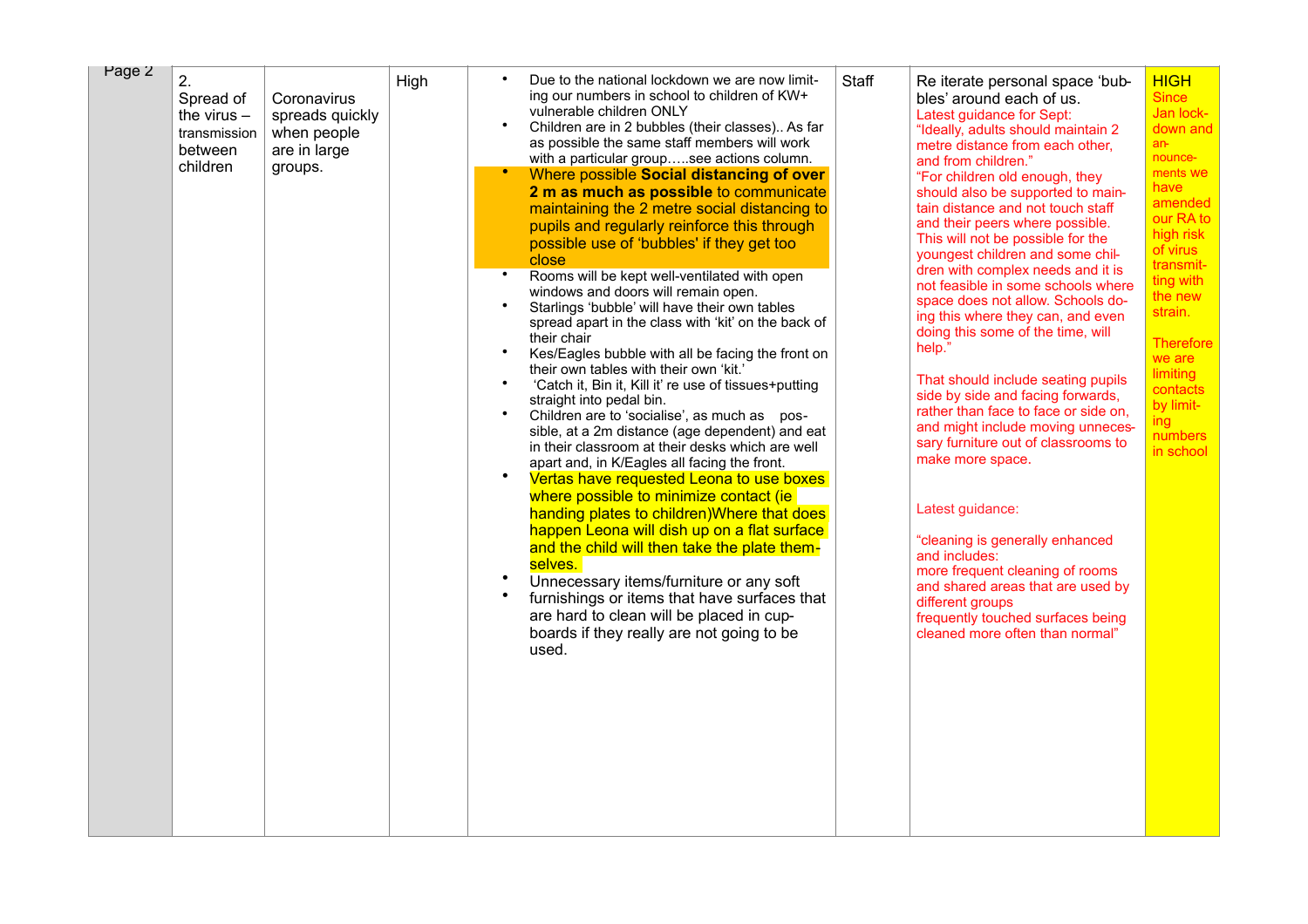| Page 3 | 3. Trans-<br>mission<br>between<br>staff              | Staff using<br>communal<br>spaces may<br>increase the<br>risk of spread-<br>ing infection                                                    | High | $\bullet$<br>All staff will immediately report any<br>shortcomings in safety or breach of instruc-<br>tions Lucy Ann or Sarah<br>$\bullet$<br>Staff must keep a 2m distance from each<br>other at all times and must not congregate<br>together.<br>$\bullet$<br>Access to staffroom limited. Cleaning<br>equipment available for staff to use to regu-<br>larly clean surfaces in this area.<br>Cleaning equipment available to wipe down<br>surfaces after use.<br>$\bullet$<br>If a member of staff opts to wear a face<br>covering they will not be prevented from<br>doing so as long as worn correctly ie if<br>taken off, wearing gloves and then stored<br>in zip lock bag to keep it clean.                                                                                                                                                                                                                                                     | All Staff         | Ensure distribution of cleaning<br>materials to staff toilets, staff<br>room and each class room that<br>is in use and any other com-<br>munally used spaces.<br>Need to just talk to each other<br>about where we are if in<br>staffroom(taking out cooker<br>provides a bit more space)                                                                                                                                                  | Medium |
|--------|-------------------------------------------------------|----------------------------------------------------------------------------------------------------------------------------------------------|------|----------------------------------------------------------------------------------------------------------------------------------------------------------------------------------------------------------------------------------------------------------------------------------------------------------------------------------------------------------------------------------------------------------------------------------------------------------------------------------------------------------------------------------------------------------------------------------------------------------------------------------------------------------------------------------------------------------------------------------------------------------------------------------------------------------------------------------------------------------------------------------------------------------------------------------------------------------|-------------------|--------------------------------------------------------------------------------------------------------------------------------------------------------------------------------------------------------------------------------------------------------------------------------------------------------------------------------------------------------------------------------------------------------------------------------------------|--------|
|        | 4. Transmis-<br>sion<br>between<br>parents/<br>carers | Parents com-<br>muning in<br>groups at the<br>start and end of<br>the school day<br>may increase<br>the risk of<br>spreading infec-<br>tion. | High | If children need to be accompanied to<br>$\bullet$<br>school, only one adult should accompany<br>them and collect them at the end of the<br>day.<br>$\bullet$<br>Staggered start and finish times for differ-<br>ent classes to reduce numbers of people<br>queuing outside the school gate. Parents<br>told that children should not arrive until<br>immediately before the start time for their<br>class and that they must not gather in<br>groups.<br>Supermarket like queues to 'hand over'<br>children.<br>$\bullet$<br>Parents will not be permitted to enter the<br>site unless they have a pre-arranged ap-<br>pointment that can be arranged safely or<br>are collecting their children using the<br>queuing system outside the designated<br>classroom at the end of the day.<br>Any parents wishing to speak to the office<br>must contact by phone first and will not be<br>allowed ad-hoc access through main door<br>into the lobby area. | HT, CTS<br>and JH | Regular and clear communica-<br>tion with parents.<br>Regular and clear communica-<br>tion with parents.<br>Starlings: 9 am start<br>3 pm finish at own back<br>door, via playarea gate.<br>Kestrels/Eagles:<br>9.15am start 3.15 pm finish at<br>front door<br>Already in original possibility<br>opening newsletter<br>Explained verbally to families at<br>Larder and by phoneall par-<br>ents contacted on Monday 4th<br><b>Jan 21</b> |        |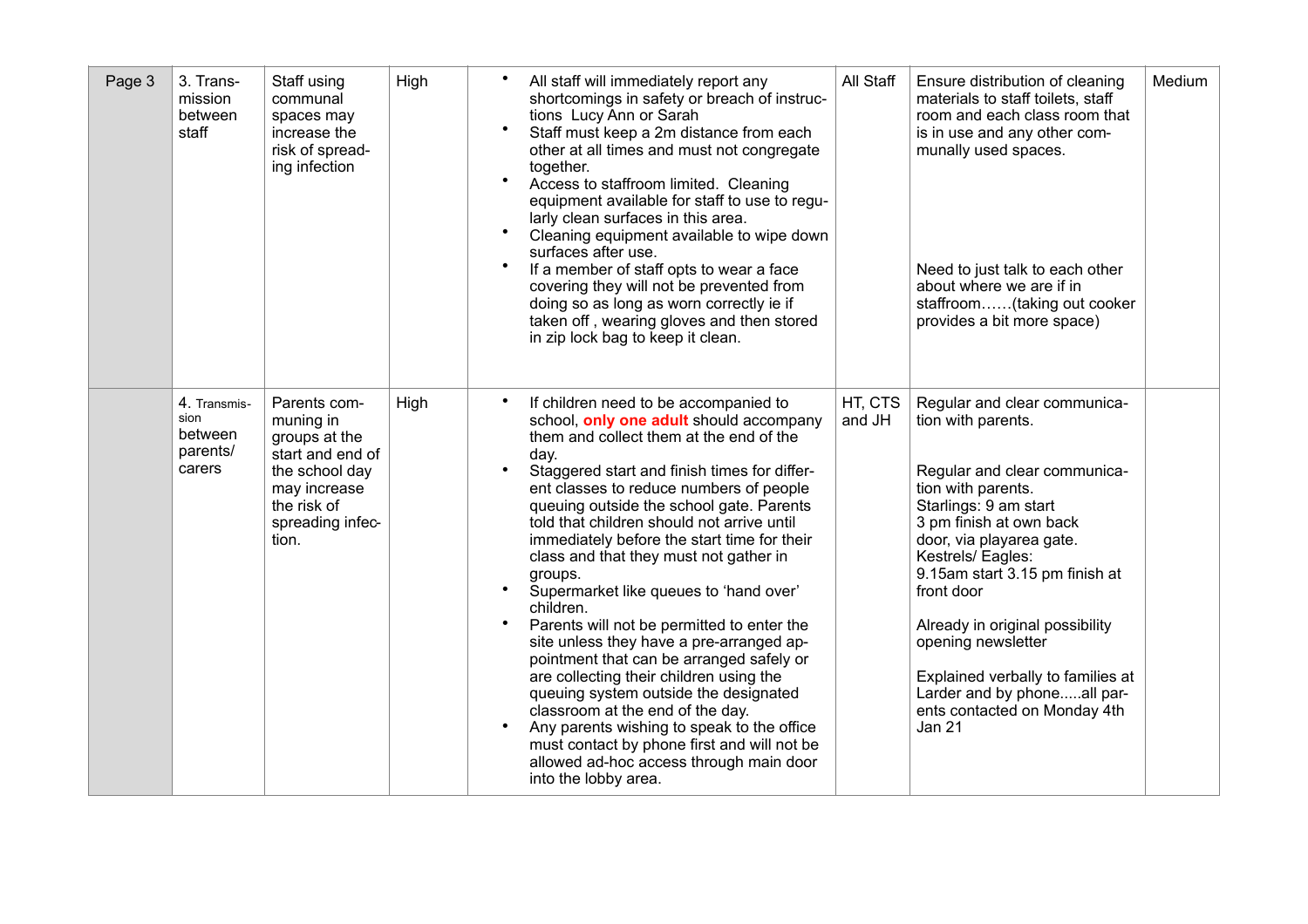| Page 4 | 5. Transmis-<br>sion<br>between<br>children<br>and adults | For personal<br>care and first<br>aid purposes,<br>closer contact<br>may be re-<br>quired between<br>staff and chil-<br>dren. | High | Staff to maintain 2m distance from pupils<br>wherever possible. Children's desks placed<br>2m from where teacher teaches class and<br>in rows<br>Much of teaching is group work delivered<br>from the front of the class. Children work<br>through with teacher as necessary but no<br>adults sit alongside children to support<br>them with work. Support, answers, given<br>by teacher from front of the class to whole<br>group as necessary. Children mark their<br>own work as appropriate as shouldn't be<br>swapping work to mark<br>Need to administer First Aid or personal<br>care – staff member will wear mask, visor,<br>gloves and apron when delivering First Aid.<br>Visors stored flat with mask. To be disinfec-<br>ted and pegged to dry.<br>Masks, gloves+aprons are disposable so<br>will need to be thrown away in medical bin<br>when used | All Staff | Ensure sufficient PPE supplies<br>for each class group.<br>If it's intimate care eg accident 2<br>members of staff will attend<br>(safeguarding)+ wear mask,<br>visor, gloves and apron. | Medium |
|--------|-----------------------------------------------------------|-------------------------------------------------------------------------------------------------------------------------------|------|-------------------------------------------------------------------------------------------------------------------------------------------------------------------------------------------------------------------------------------------------------------------------------------------------------------------------------------------------------------------------------------------------------------------------------------------------------------------------------------------------------------------------------------------------------------------------------------------------------------------------------------------------------------------------------------------------------------------------------------------------------------------------------------------------------------------------------------------------------------------|-----------|------------------------------------------------------------------------------------------------------------------------------------------------------------------------------------------|--------|
|--------|-----------------------------------------------------------|-------------------------------------------------------------------------------------------------------------------------------|------|-------------------------------------------------------------------------------------------------------------------------------------------------------------------------------------------------------------------------------------------------------------------------------------------------------------------------------------------------------------------------------------------------------------------------------------------------------------------------------------------------------------------------------------------------------------------------------------------------------------------------------------------------------------------------------------------------------------------------------------------------------------------------------------------------------------------------------------------------------------------|-----------|------------------------------------------------------------------------------------------------------------------------------------------------------------------------------------------|--------|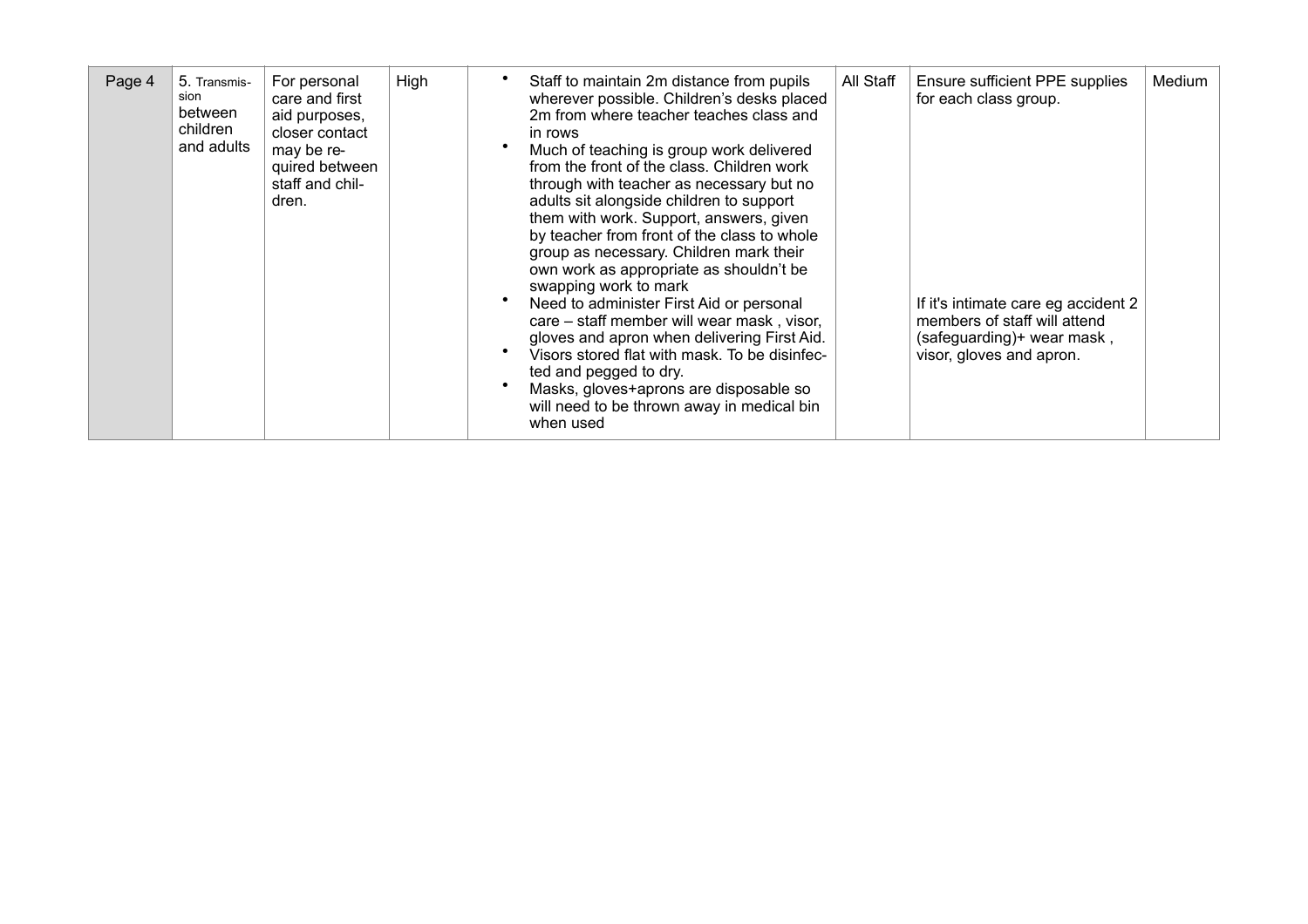| Page 5 | 6. Children<br>unable to<br>follow<br>safety<br>measures   | Very young<br>children will not<br>understand or<br>be able to main-<br>tain appropriate<br>hygiene or so-<br>cial distancing.<br>They may be-<br>come dis-<br>tressed by the<br>highly struc-<br>tured and un-<br>familiar learning<br>environments<br>they will neces-<br>sarily have to<br>adapt to. There-<br>fore they may<br>pose a high risk<br>if they return to<br>school at the<br>current time,<br>when infection<br>rates are still<br>significant. | High | Most recent evidence showing children are poten-<br>tially able to spread virus (which has mutated to a<br>much more contagious strain) and remain asymp-<br>tomatic.<br>Given that strict 2m distancing and rigorous<br>hygiene measures are the only currently<br>reliable protective measure that schools<br>can implement to protect staff and pupils it<br>will repeatedly be explained to parents that<br>we cannot give the same care to our chil-<br>dren that we normally would ie we can't<br>use a reassuring arm round shoulder BUT<br>children have grown used to that.<br>$\bullet$<br>Pre School currently only have 1 child<br>attending | <b>YR Staff</b> | Communication with parents<br>needed to explain this decision.<br>Use the term we can MINIMISE<br>RISK, NOT we can provide a<br>safe environ | Low |
|--------|------------------------------------------------------------|-----------------------------------------------------------------------------------------------------------------------------------------------------------------------------------------------------------------------------------------------------------------------------------------------------------------------------------------------------------------------------------------------------------------------------------------------------------------|------|----------------------------------------------------------------------------------------------------------------------------------------------------------------------------------------------------------------------------------------------------------------------------------------------------------------------------------------------------------------------------------------------------------------------------------------------------------------------------------------------------------------------------------------------------------------------------------------------------------------------------------------------------------|-----------------|----------------------------------------------------------------------------------------------------------------------------------------------|-----|
|        | 6b<br><b>Families</b><br>not adher-<br>ing to<br>measures. |                                                                                                                                                                                                                                                                                                                                                                                                                                                                 |      | Families may be asked to keep their children at<br>home from bubbles if school has any reason to<br>think they are not been following lockdown<br>guidance out of school. We reserve the right to<br>do this to keep everybody safe in our com-<br>munity.                                                                                                                                                                                                                                                                                                                                                                                               |                 | Asked to stay at home if shared<br>information indicates not adher-<br>ing to our guidance.                                                  |     |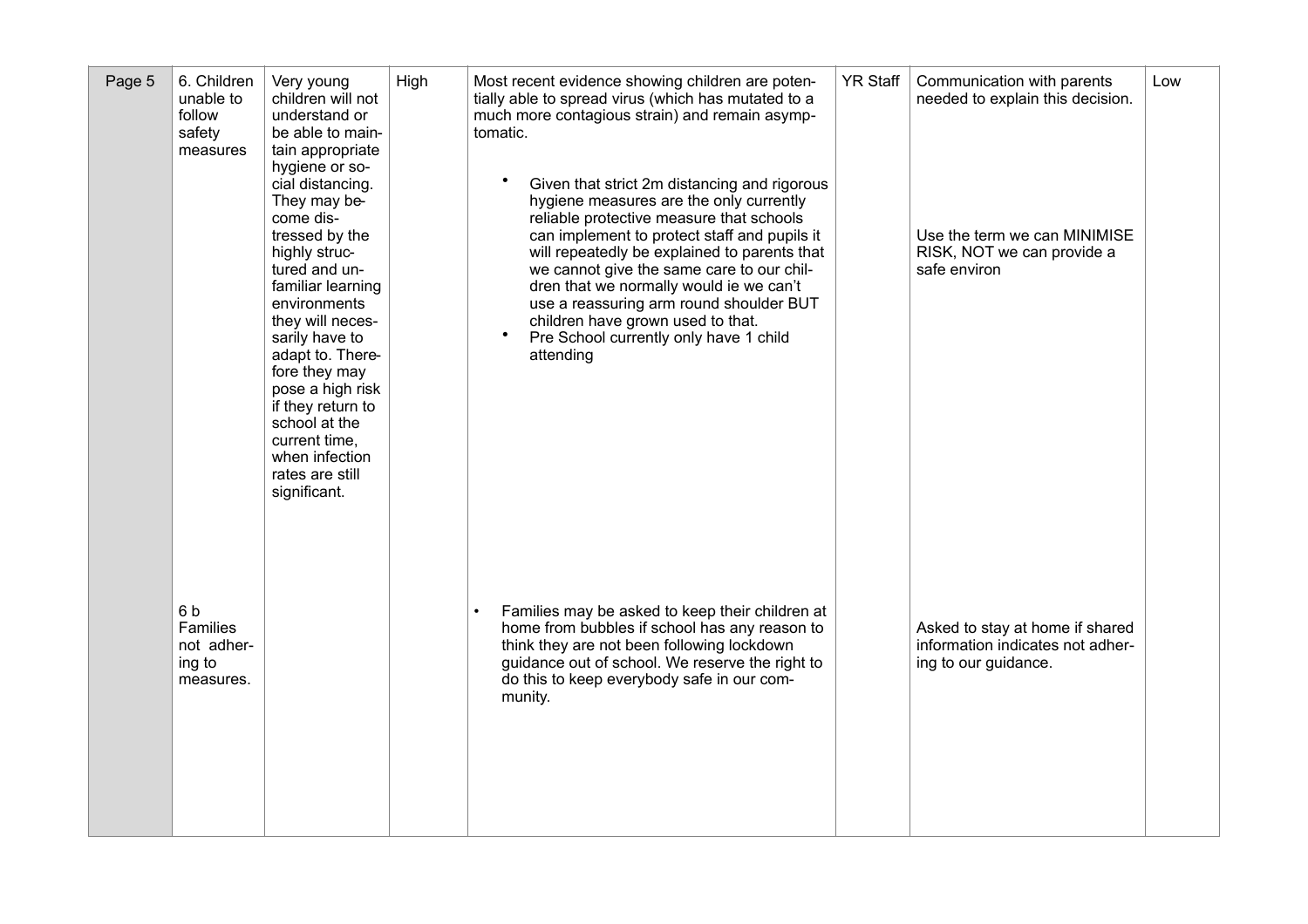| Page 6 | 7. Child or<br>adult de-<br>velops<br>symptoms<br>in school. | Staff member or<br>child appeared<br>well on arrival<br>but develops<br>cough or sore<br>throat. | High | Child will be immediately isolated in the<br>library/ reception (child seated near the<br>open door, supervised by HT or LW at<br>higher than 2 m distance or in lobby area of<br>Pre School<br>PPE should be worn if a distance of 2m<br>cannot be maintained (e.g. if medical as-<br>sistance needed).<br>If the child needs the toilet whilst waiting to<br>be collected, the toilet area they have used<br>should be cleaned and disinfected after<br>use.<br>$\bullet$<br>The staff member helping the child must<br>wash their hands for 20 seconds immedi-<br>ately after the incident.<br>$\bullet$<br>Child is sent home and parents are advised<br>to obtain a Covid-19 test for child who<br>should self-isolate for a minimum of 7 days<br>or until negative test result received (their<br>household members should be told to self-<br>isolate for 10 days).<br>$\bullet$<br>There will be immediate cleaning of sur-<br>faces that have been in child's vicinity and<br>their equipment is removed and stored<br>safely.<br>Member of staff who develops symptoms<br>goes home and arranges to be tested for<br>Covid-19. They self-isolate for 7 days min-<br>imum or until a negative test result is re-<br>ceived (family members for 10 days).<br>Cover by another teacher or HLTA is ar-<br>ranged<br>There is immediate cleaning of surfaces<br>that have been in their vicinity and cover is<br>provided. | All staff | Room to be set aside specific-<br>ally for isolation, that is not used<br>for any other purpose? lack of<br>space restricts ability to do this<br>Extra thermometers available<br>for use in school for use as ne-<br>cessary.<br>Flow chart of process and con-<br>tact details to obtain Covid-19<br>testing and inform Public Health<br>in office and Sarah's office. | Medium |
|--------|--------------------------------------------------------------|--------------------------------------------------------------------------------------------------|------|---------------------------------------------------------------------------------------------------------------------------------------------------------------------------------------------------------------------------------------------------------------------------------------------------------------------------------------------------------------------------------------------------------------------------------------------------------------------------------------------------------------------------------------------------------------------------------------------------------------------------------------------------------------------------------------------------------------------------------------------------------------------------------------------------------------------------------------------------------------------------------------------------------------------------------------------------------------------------------------------------------------------------------------------------------------------------------------------------------------------------------------------------------------------------------------------------------------------------------------------------------------------------------------------------------------------------------------------------------------------------------------------------------------------------------|-----------|--------------------------------------------------------------------------------------------------------------------------------------------------------------------------------------------------------------------------------------------------------------------------------------------------------------------------------------------------------------------------|--------|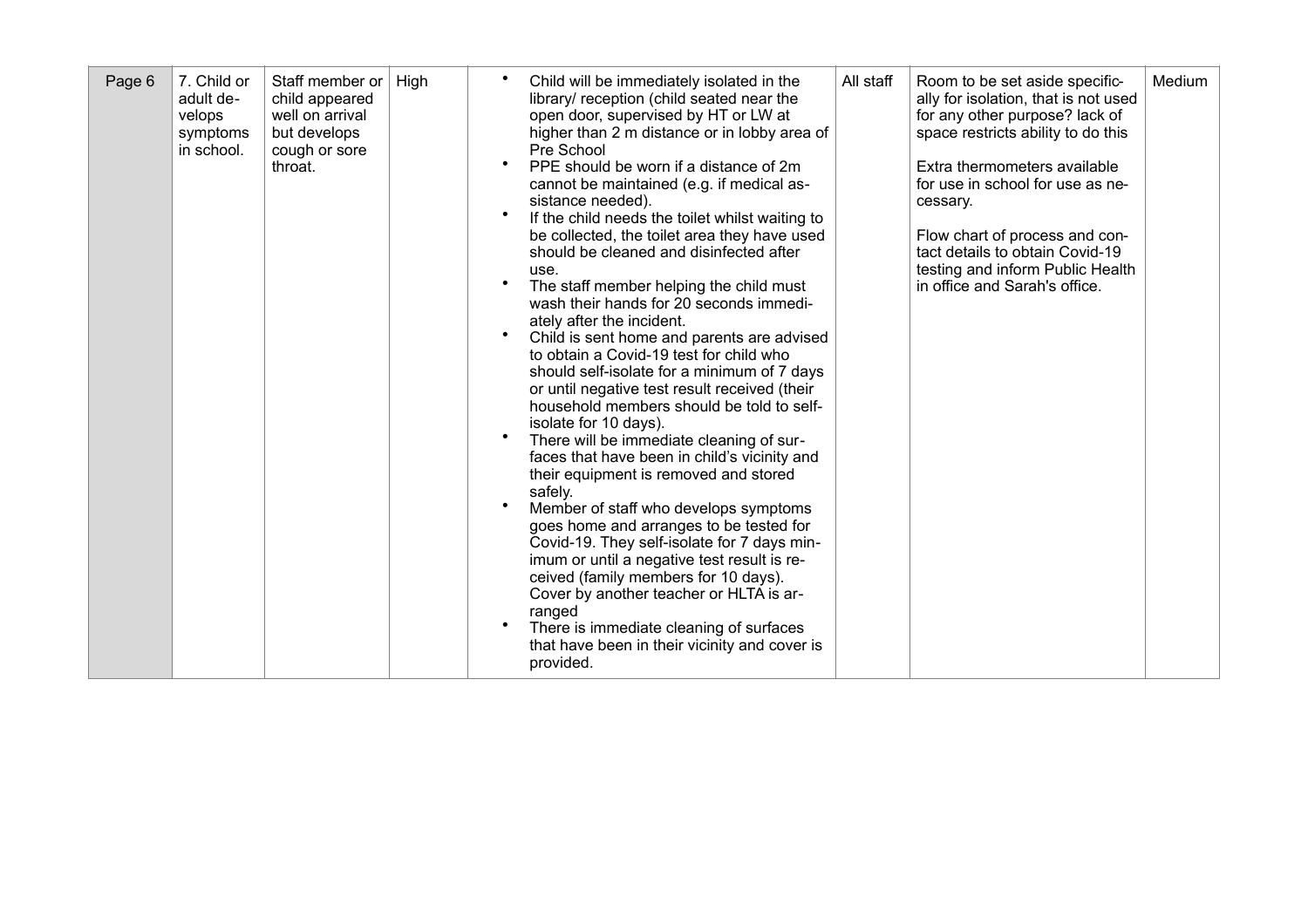| Page 7 | 8. Con-<br>firmed<br>case in<br>school          |                                                                                                                                                                                                                                                                              | High | $\bullet$<br>$\bullet$              | Where a child or staff member tests posit-<br>ive for Covid-19, the rest of the bubble will<br>be sent home and advised to self-isolate<br>for 14 days.<br>Parents of all children and all staff are ad-<br>vised that there has been a positive test in<br>school and what action has been taken as<br>a result.<br>The relevant class space and any other<br>areas occupied by the infected person will<br>be closed off until they have been thor-<br>oughly cleaned and all surfaces disinfec-<br>ted. Full PPE to be worn by whoever is<br>doing the cleaning<br>If other cases are confirmed in other parts<br>of the school, PHE's local health protection<br>teams will conduct a rapid investigation<br>and advise school on what action to take.<br>HT considers school closure as necessary. | All Staff                        | Test and Trace in operation?<br>Possible to close both<br>bubbles and go over to<br>remote learning if teachers<br>well enough to proceed | Medium |
|--------|-------------------------------------------------|------------------------------------------------------------------------------------------------------------------------------------------------------------------------------------------------------------------------------------------------------------------------------|------|-------------------------------------|---------------------------------------------------------------------------------------------------------------------------------------------------------------------------------------------------------------------------------------------------------------------------------------------------------------------------------------------------------------------------------------------------------------------------------------------------------------------------------------------------------------------------------------------------------------------------------------------------------------------------------------------------------------------------------------------------------------------------------------------------------------------------------------------------------|----------------------------------|-------------------------------------------------------------------------------------------------------------------------------------------|--------|
|        | 9.<br>Protection<br>0f<br>Vulnerable<br>Groups' | People in identi-<br>fied 'Vulnerable'<br>groups are at<br>higher risk from<br>serious infec-<br>tion or death<br>from Covid-19.<br>'The exposure<br>of vulnerable<br>groups must<br>continue to be<br>reduced from<br>normal<br>levels' (Our<br>Plan to Rebuild<br>$-$ p20) | High | $\bullet$<br>$\bullet$<br>$\bullet$ | Staff and children in the 'extremely vulner-<br>able' groups who have received a shielding<br>letter will work from home until further no-<br>tice.<br>Due to the conflicting scientific opinion -<br>pregnant staff will work from home.<br>Staff and children in other 'vulnerable'<br>groups should work from home and be part<br>of the home learning team to help in mark-<br>ing and setting of work and communicating<br>with parents.                                                                                                                                                                                                                                                                                                                                                           | All Staff<br>HT and<br><b>GB</b> |                                                                                                                                           | Medium |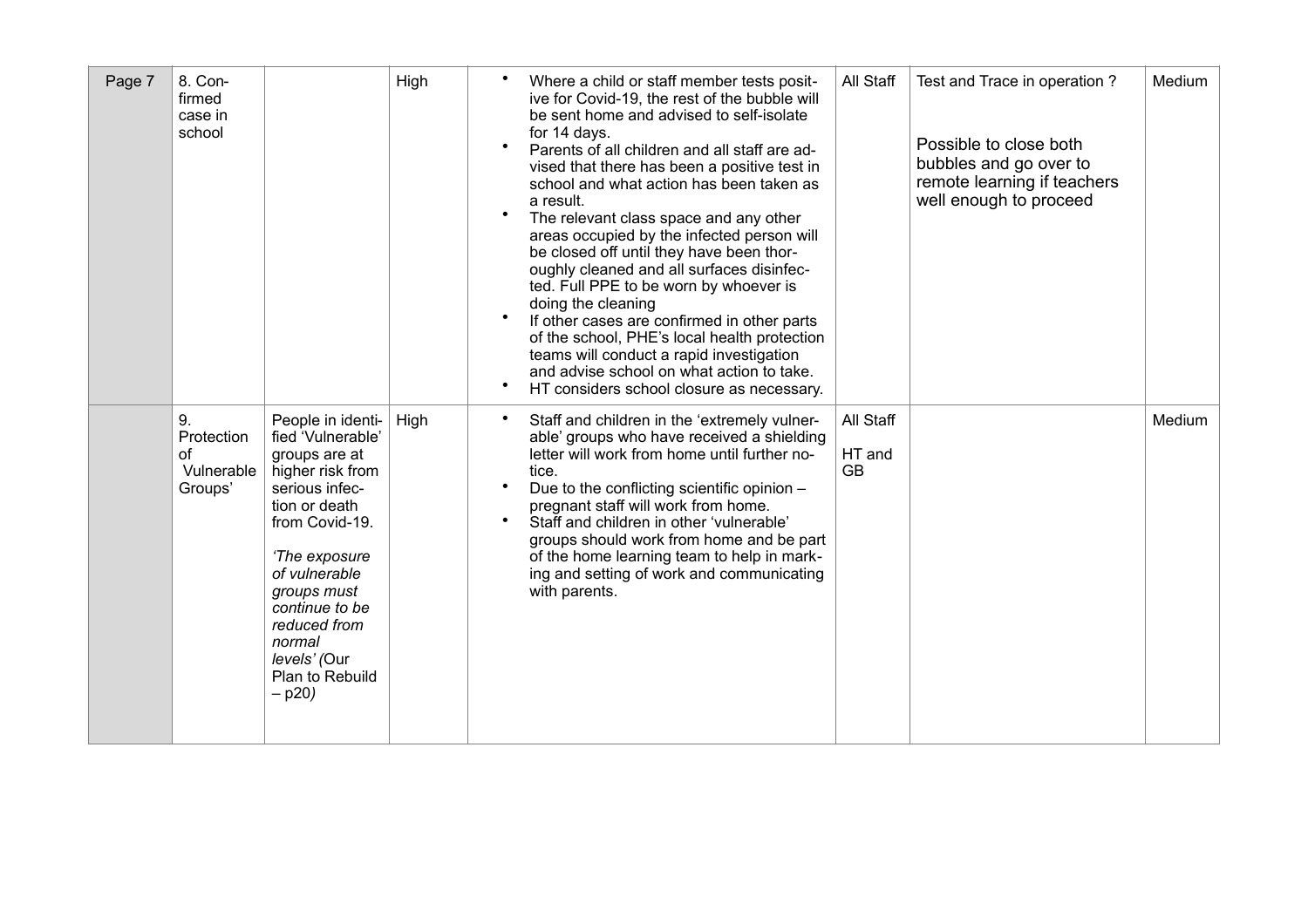| Page 8 | 10. Lunch-<br>times                          | Children will<br>have to leave<br>their designated<br>class space to<br>eat lunch, whilst<br>maintaining<br>social distan-<br>cing.                                                                                                                                                     |        | Lunchtime Children will be able to 'social-<br>ise' in their BUBBLE in 'zones' outside in<br>playground but can't cross bubbles-one<br>MDA with each bubble: Dee with Starlings,<br>Lisa with K/Eagles<br>$\bullet$<br>Starlings will eat lunch in their classroom,<br>Kestrels and Eagle in the middle classroom                                                                                                                                                                                                                                                                                                                                                  |            | Cleaning resources and access<br>to possible PPE if accidents.                                                                                                            |     |
|--------|----------------------------------------------|-----------------------------------------------------------------------------------------------------------------------------------------------------------------------------------------------------------------------------------------------------------------------------------------|--------|--------------------------------------------------------------------------------------------------------------------------------------------------------------------------------------------------------------------------------------------------------------------------------------------------------------------------------------------------------------------------------------------------------------------------------------------------------------------------------------------------------------------------------------------------------------------------------------------------------------------------------------------------------------------|------------|---------------------------------------------------------------------------------------------------------------------------------------------------------------------------|-----|
|        | 11. Out-<br>door<br>activities/<br><b>PE</b> | Some scientific<br>evidence sug-<br>gests that the<br>virus spreads<br>less easily in<br>the open air.<br>As children will<br>not be having<br>free play at<br>break and<br>lunchtimes,<br>some struc-<br>tured, super-<br>vised access to<br>the outdoor<br>area will be<br>available. | Medium | $\bullet$<br>Use of outdoor areas will be staggered with<br>only one BUBBLE in one area at a time.<br>Children will only have access to the out-<br>$\bullet$<br>doors in their zone with their BUBBLE.<br>$\bullet$<br>They will thoroughly wash their hands be-<br>fore and after these activities.                                                                                                                                                                                                                                                                                                                                                              |            | Premier Sport staff to be briefed<br>about safety requirements/so-<br>cial distancing etc.<br>PPE/First Aid resources to be<br>taken outside in case needed.              |     |
|        | 12. Poor<br>hygiene/<br>handwashing          | Handwashing<br>procedures may<br>not be followed<br>and will cause<br>the virus to<br>spread.                                                                                                                                                                                           | High   | Strict handwashing regime in place, chil-<br>$\bullet$<br>dren wash hands on arrival and every time<br>they enter the school building.<br>Outdoor sinks in situ at back and front of<br>$\bullet$<br>school + in Starlings EYFS area<br>$\bullet$<br>Handgel station outside entrance door of<br>Pre School.<br>Signs up in working areas and toilets.<br>$\bullet$<br>Children practise daily how to wash their<br>$\bullet$<br>hands with their designated staff member.<br>$\bullet$<br>On return from the toilet (having washed<br>hands with soap and water) and if moving<br>from one room to another children and staff<br>use hand gel outside classrooms. | All stafff | Any child refusing to follow pro-<br>cedures will be sent home im-<br>mediately.<br>Ensure of enough stock of hand<br>gel (LAW) and dispensers<br>checked for refill (AN) | Low |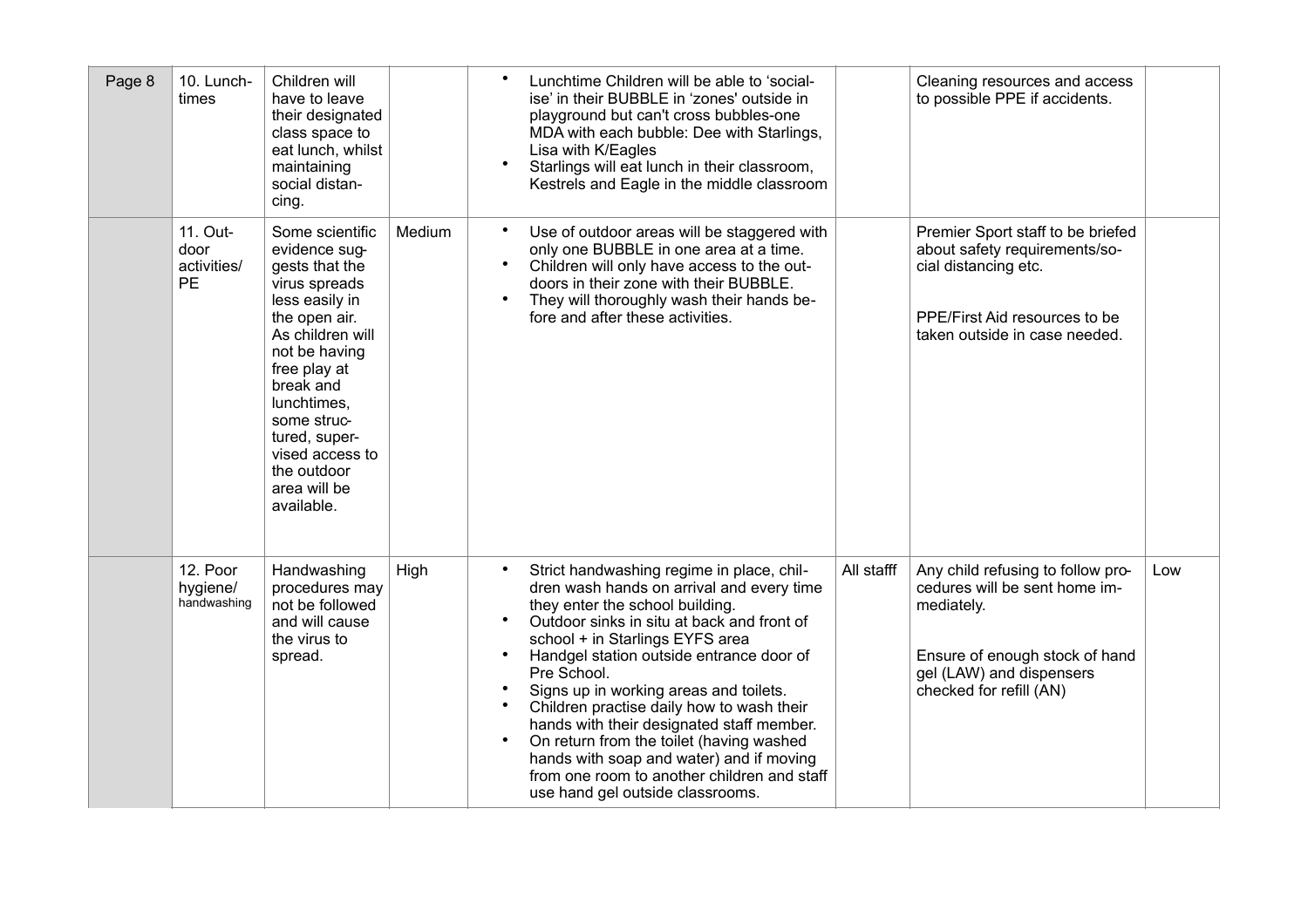| Page 9 | 13.<br>Cleaning             | The virus con-<br>taminating sur-<br>faces.                   | High | Children and staff wash or sanitise their<br>hands frequently, and at the change of any<br>activity. Directed by staff.<br>Common surfaces that are touched during<br>the day (e.g door handles, surfaces in toi-<br>lets) will be wiped with long lasting (10 day<br>wipes)<br>There will be pedal bins in every work<br>space being used<br>Clean of all occupied spaces in school by<br>Andy and staff at the end of each day.                                                                                                                                                                                                                          | Teach-<br>ers, TAs<br>and pu-<br>pils |                                                                                                                                                          | Medium |
|--------|-----------------------------|---------------------------------------------------------------|------|------------------------------------------------------------------------------------------------------------------------------------------------------------------------------------------------------------------------------------------------------------------------------------------------------------------------------------------------------------------------------------------------------------------------------------------------------------------------------------------------------------------------------------------------------------------------------------------------------------------------------------------------------------|---------------------------------------|----------------------------------------------------------------------------------------------------------------------------------------------------------|--------|
|        | 14.<br>Sharing<br>resources | Children may<br>pick up the<br>virus by sharing<br>resources. | High | Play 'bag' purchased for each 'bubble' at<br>lunchtime<br>Play 'areas' arranged so that distance can<br>be maintained.<br>For individual and very frequently used<br>equipment, such as pencils and pens, staff<br>and pupils have their own items that are<br>not shared as per guidance recommenda-<br>tionrelevant KS2 pupils more?<br>Classroom based resources, such as<br>books and games, can be used and shared<br>within the bubble/class these will be<br>cleaned regularly.<br>No sharing of resources between each<br>bubble.<br>Forest Schools - own gloves if needed<br>PE kit all day on Wednesdays<br>Forest Schools kit all day Thursdays | <b>Teachers</b><br>and TAs            | Any child repeatedly refusing to<br>follow procedures will be sent<br>home immediately.<br>Parents informed of routines on<br>Monday 4th Jan21 by phone. | Low    |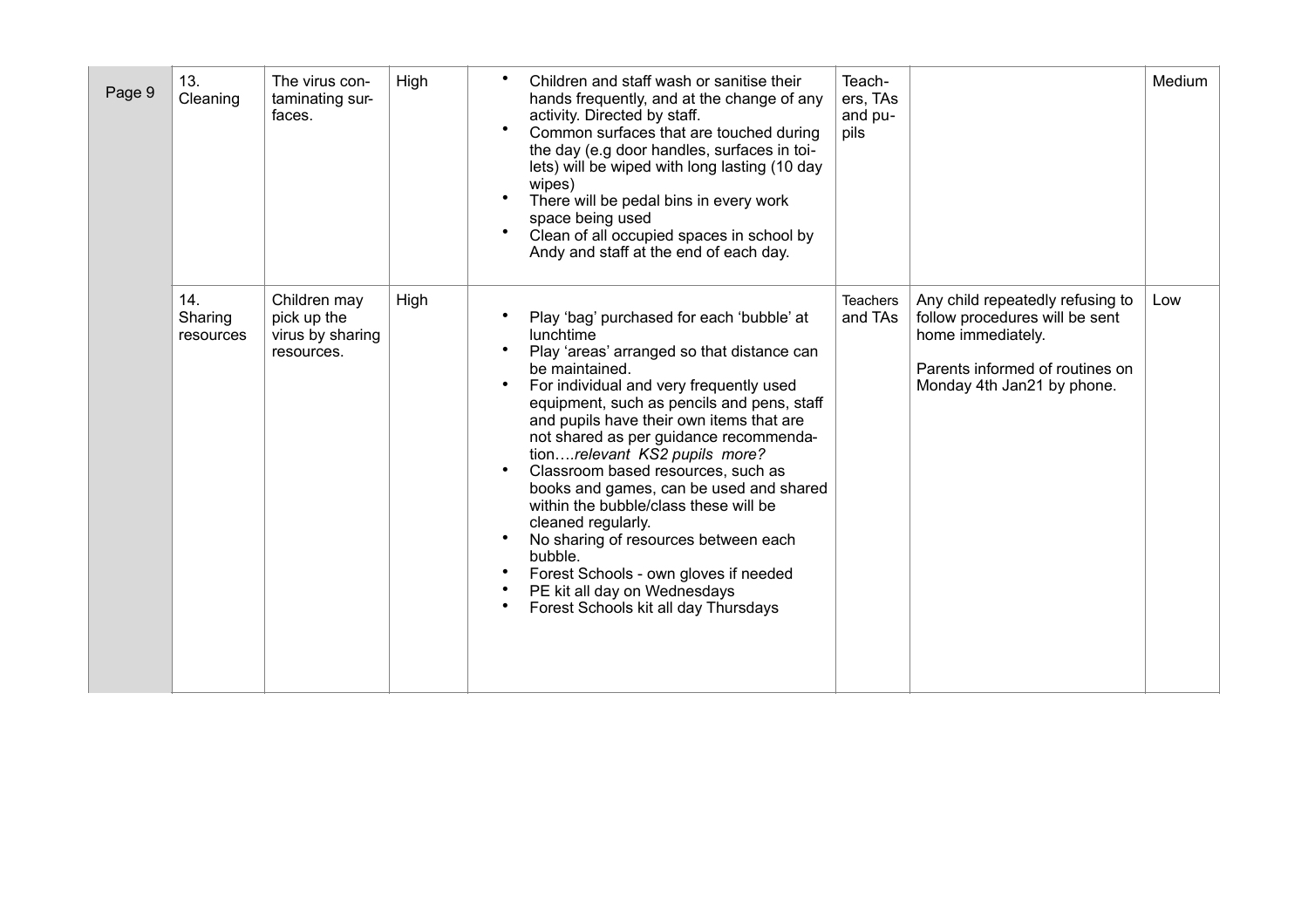|         | 15.                                 | There is a pos-                                                | Medium | $\bullet$                           | Share with parents, children and staff that                                                                                                                                                                                                                                                                                                                                                                                      | Staff           |                                                                                              | Low |
|---------|-------------------------------------|----------------------------------------------------------------|--------|-------------------------------------|----------------------------------------------------------------------------------------------------------------------------------------------------------------------------------------------------------------------------------------------------------------------------------------------------------------------------------------------------------------------------------------------------------------------------------|-----------------|----------------------------------------------------------------------------------------------|-----|
| Page 10 | Clothing                            | sibility that<br>Coronavirus<br>may linger on<br>clothing.     |        | $\bullet$<br>$\bullet$              | clothing worn in school should be changed<br>on arrival at home as the virus may be car-<br>ried on clothing for a period of time.<br>Where possible diff. uniform daily?<br>Dr advice (NAHT meeting 27.5.20) said if<br>staff left clothes in 'holding zone' ie laundry<br>basket for more than a day that would be<br>fine. Minimal risk and you don't have to<br>wash immediately so just have different<br>clothes next day! | and<br>parents. | Re - iterated in future letters.                                                             |     |
|         | 16.<br>Maintain-<br>ing<br>supplies | The school runs<br>out of hygiene<br>and cleaning<br>supplies. | Medium | $\bullet$<br>$\bullet$<br>$\bullet$ | Carry out regular stock takes of cleaning<br>equipment.<br>Office staff to monitor supplies and re-order<br>as necessary.<br>All staff to be responsible for reporting<br>shortages to Office manager ASAP.                                                                                                                                                                                                                      | JH and<br>AN    | In the event of a supply short-<br>age SG, SP, LM will obtain hand<br>wash from local shops. | Low |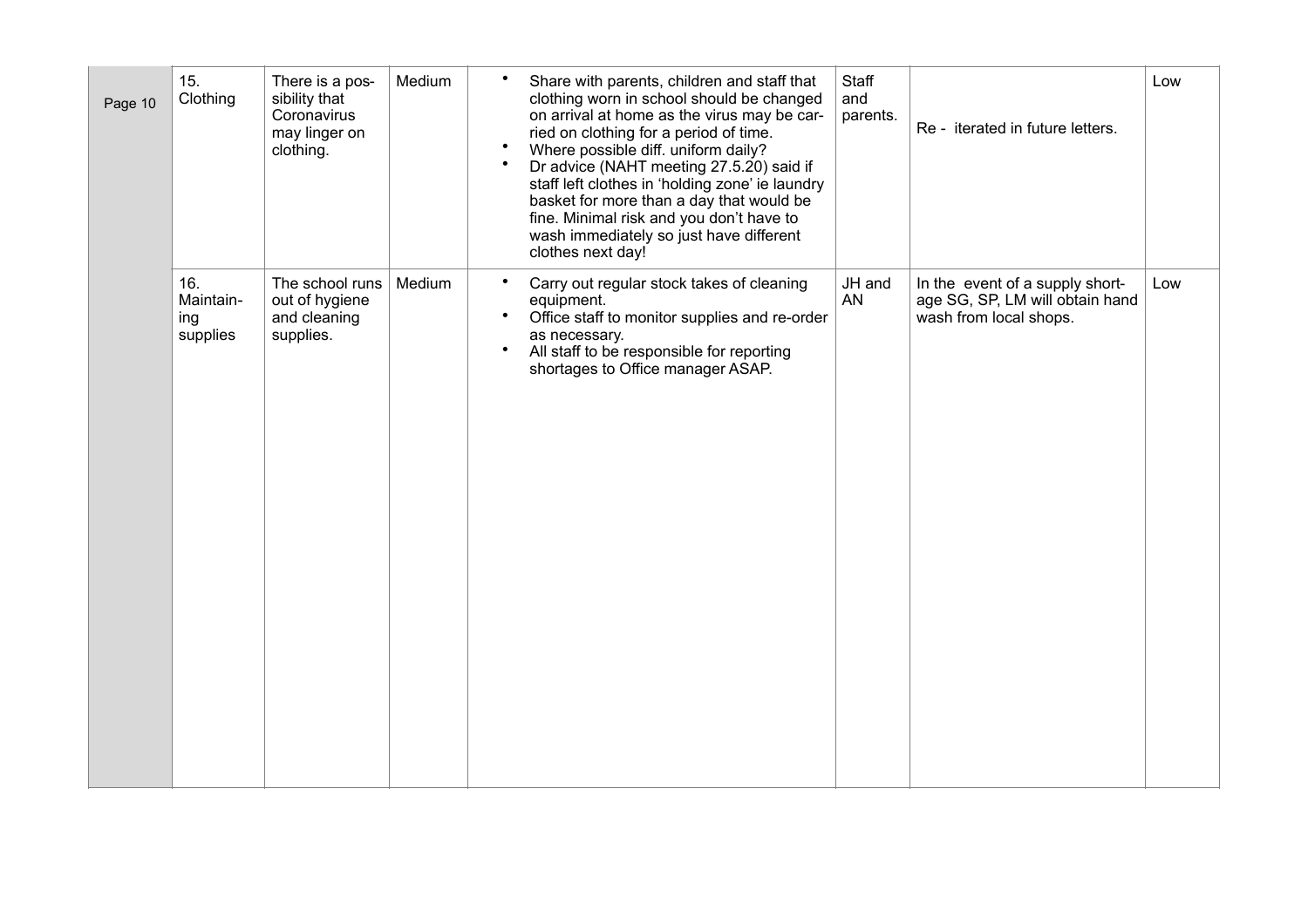| Page<br>11<br>Behavi-<br>oural<br><b>Issues</b> | 17.<br>Aggression<br>and contam-<br>ination. | Specific chil-<br>dren may con-<br>taminate staff,<br>or other chil-<br>dren, through<br>close contact<br>physical ag-<br>gression, biting<br>and/or spitting. | High   | Children who pose a high-risk of the identi-<br>fied behaviour will not be permitted into<br>school unless the child has a social worker.<br>An individual risk assessment will be writ-<br>ten for any child known to exhibit these<br>behaviours, before they can be admitted<br>into school.<br>The risk assessment school identity the<br>child's potential triggers, strategies and<br>early signs which indicate the child is not<br>managing. | Teacher<br>and TA | Upon identification of early<br>warning signs, the child is sent<br>home to one of the emergency<br>contacts provided to the school.<br>In the unlikely event a child or<br>staff member has been contam-<br>inated, they will remain at home<br>in isolation for 14 days. | Medium |
|-------------------------------------------------|----------------------------------------------|----------------------------------------------------------------------------------------------------------------------------------------------------------------|--------|------------------------------------------------------------------------------------------------------------------------------------------------------------------------------------------------------------------------------------------------------------------------------------------------------------------------------------------------------------------------------------------------------------------------------------------------------|-------------------|----------------------------------------------------------------------------------------------------------------------------------------------------------------------------------------------------------------------------------------------------------------------------|--------|
| Staffing                                        | 19.<br>Staff<br>Shortages                    | Too many staff<br>are unwell at<br>one time or are<br>self-isolating to<br>maintain staff-<br>ing levels in the<br>school.                                     | Medium | Staff will work in the school in BUBBLES to<br>reduce contact and the risk of multiple staff<br>being infected at one time.<br>SG teaching only in K/Eagles.                                                                                                                                                                                                                                                                                         | HT and<br>GB      | In the event of staffing shortage<br>we may have to close or offer a<br>part week.                                                                                                                                                                                         | Low    |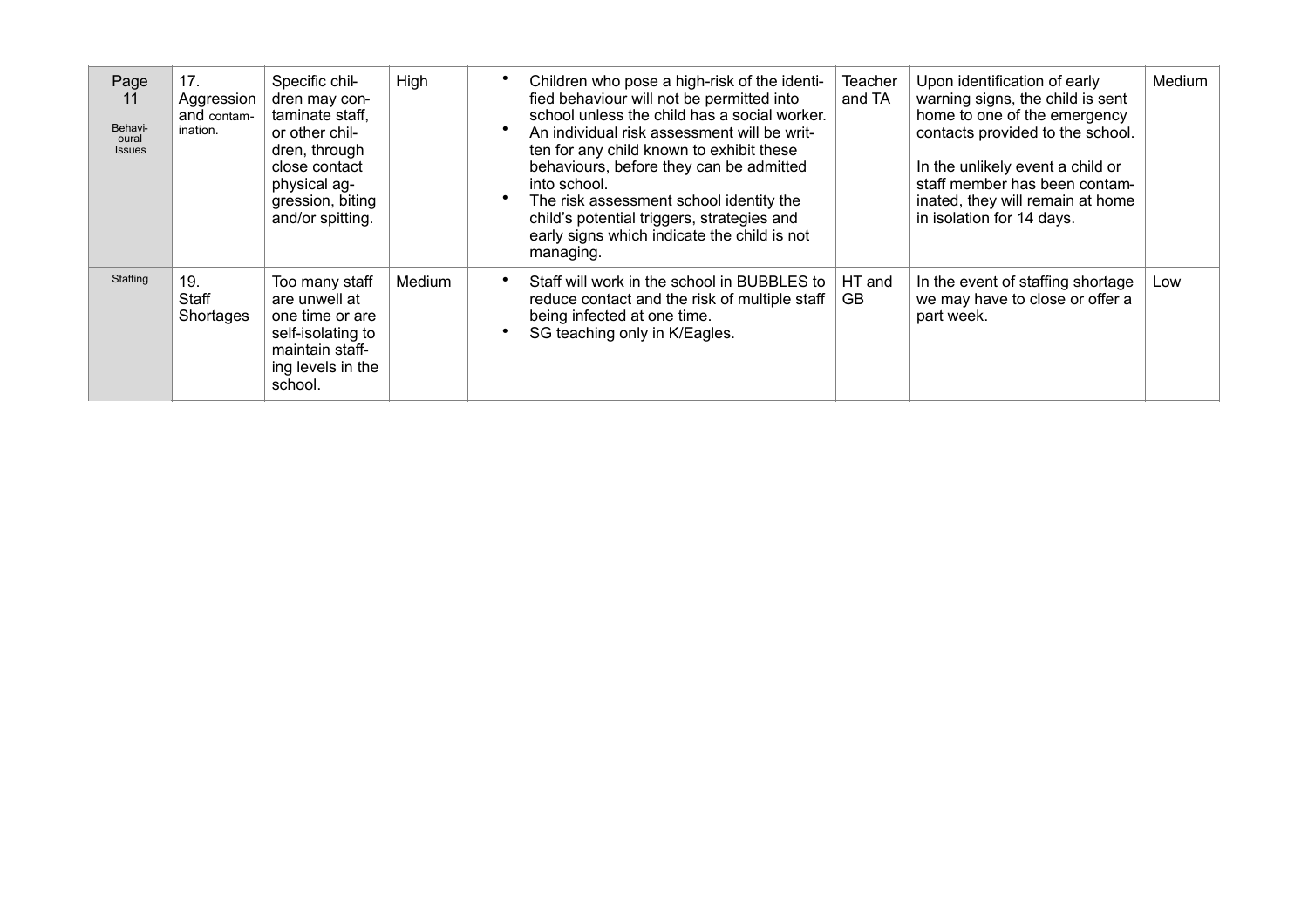|  | Page 12 | 20.<br>Excessive<br>mental<br>pressure | Threat of the<br>new strain be-<br>ing highly<br>transmissible<br>and lack of clar-<br>ity and mixed<br>messages from<br>GOVT may<br>cause staff and<br>pupils in-<br>creased levels<br>of anxiety on<br>their full return<br>to school. | High | There will be considerable time devoted to<br>talking to families and responding to con-<br>cerns.<br>$\bullet$<br>Zooms to keep in touch and see faces to<br>see how everybody is-also to enable us to<br>maintain much needed social contact and<br>link up the children with each other so they<br>feel part of our school community whether<br>in or our of school at present.<br>$\bullet$<br>Keep talking to each other and check<br>whether people still feeling comfortable to<br>be in-if not THINK AGAIN.<br>$\bullet$<br>NO ONE is to be forced to work in school if<br>they feel unable.<br>$\bullet$<br>Constant talk and 'nothing is set in stone;<br>ethos.<br>$\bullet$<br>Staff have access to the Suffolk Wellbeing<br>Service and the WVAT counselling service. | Staff<br><b>BH</b><br>HT/GB<br><b>BH</b><br>SG/TC | HT/GB to review plans if neces-<br>sary.<br>Access ELSA, CAMHS, School<br>Nurse, Cafcass depending on<br>what service might be needed. | <b>High</b><br><b>High</b> |
|--|---------|----------------------------------------|------------------------------------------------------------------------------------------------------------------------------------------------------------------------------------------------------------------------------------------|------|------------------------------------------------------------------------------------------------------------------------------------------------------------------------------------------------------------------------------------------------------------------------------------------------------------------------------------------------------------------------------------------------------------------------------------------------------------------------------------------------------------------------------------------------------------------------------------------------------------------------------------------------------------------------------------------------------------------------------------------------------------------------------------|---------------------------------------------------|----------------------------------------------------------------------------------------------------------------------------------------|----------------------------|
|--|---------|----------------------------------------|------------------------------------------------------------------------------------------------------------------------------------------------------------------------------------------------------------------------------------------|------|------------------------------------------------------------------------------------------------------------------------------------------------------------------------------------------------------------------------------------------------------------------------------------------------------------------------------------------------------------------------------------------------------------------------------------------------------------------------------------------------------------------------------------------------------------------------------------------------------------------------------------------------------------------------------------------------------------------------------------------------------------------------------------|---------------------------------------------------|----------------------------------------------------------------------------------------------------------------------------------------|----------------------------|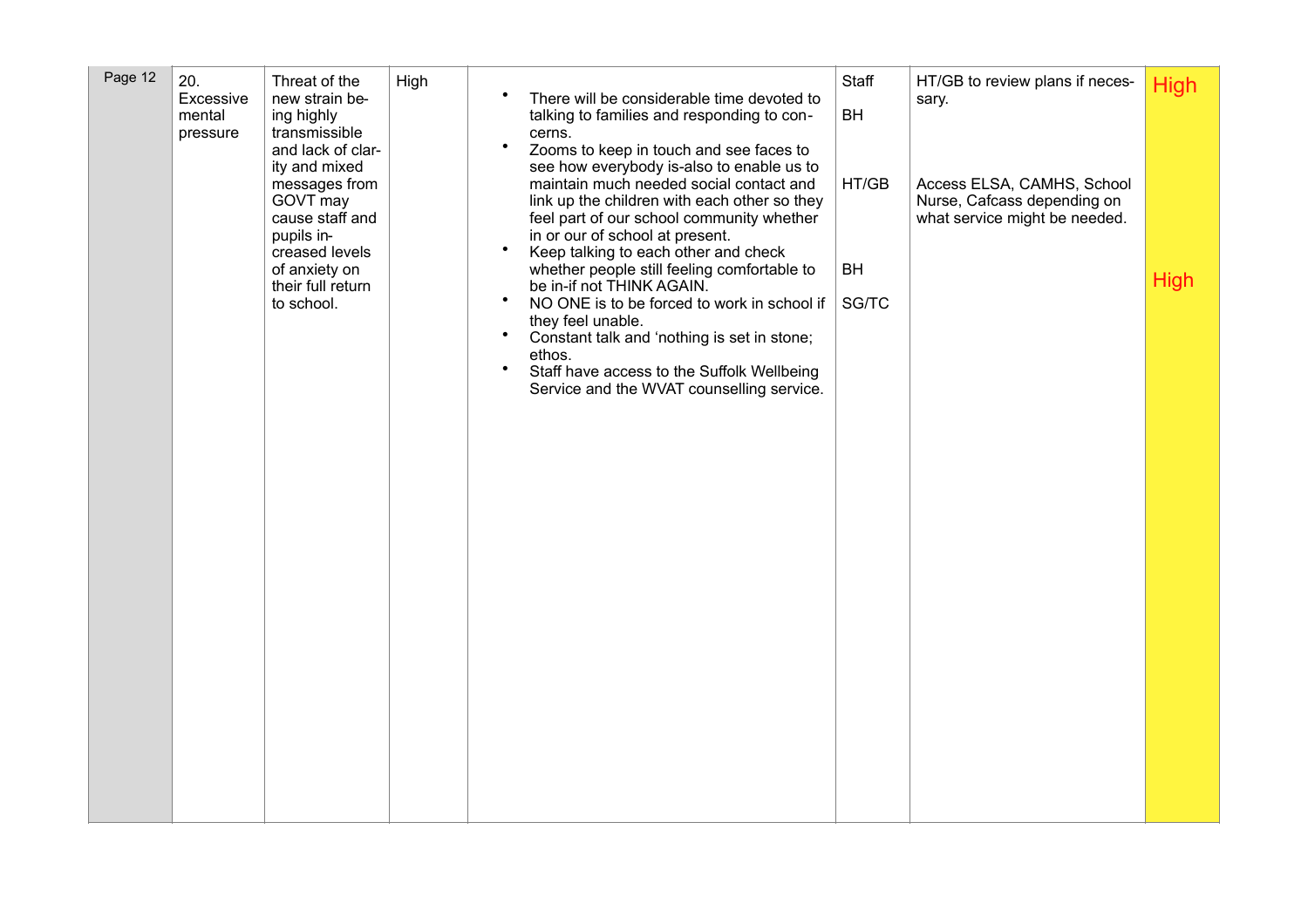| Page 13 | 21.<br>Safeguarding                         | Robust safe-<br>guarding<br>measures slip if<br>children are at<br>home and we<br>are unable to<br>see how they<br>are | High   | Use zoom to see children+ make contact if<br>don't appear. Keep log updated so nobody<br>slips through the net.<br>$\bullet$<br>Work with EWO as soon as issues arise.<br>$\bullet$<br>Speak to families about concerns if they<br>are still worried.<br>$\bullet$<br>Continue to liaise with other agencies<br>MASH etc.                                                                                                                                                                     | <b>DSL</b><br><b>Staff</b><br>SG | If DSLs sick highly likely have<br>to close part or whole school? | Medium |
|---------|---------------------------------------------|------------------------------------------------------------------------------------------------------------------------|--------|-----------------------------------------------------------------------------------------------------------------------------------------------------------------------------------------------------------------------------------------------------------------------------------------------------------------------------------------------------------------------------------------------------------------------------------------------------------------------------------------------|----------------------------------|-------------------------------------------------------------------|--------|
|         | 22. Hard<br>pressed<br>families<br>flounder | Due to furlough<br>finishing and<br>lockdown loss<br>of earnings                                                       | Medium | Continue to monitor family welfare.<br>$\bullet$<br>Remind parents about eligibility for FSM<br>$\bullet$<br>via website, chats and newsletters.<br>Larder every Wednesday 10-11am<br>FS Edenred vouchers<br>$\bullet$                                                                                                                                                                                                                                                                        | Staff                            |                                                                   | Low    |
|         | 23. Visitors<br>to the<br>school            | Cross contam-<br>ination                                                                                               | High   | $\bullet$<br>Discussion with key contractors about our<br>control measures and ways of working as<br>part of planning for the autumn term.<br>$\bullet$<br>Guidance on physical distancing and hy-<br>giene is explained to visitors on or before<br>arrival.<br>Where visits can happen outside of school<br>$\bullet$<br>hours, they should.<br>A record of all visitors will be kept for po-<br>$\bullet$<br>tential track and trace (as well as as normal<br>re our standard procedures). |                                  |                                                                   | Low    |
|         | 24. Fire<br>safety                          | remembered<br>therefore safety<br>compromised                                                                          | High   | Continue termly fire drill<br>$\bullet$<br>Talk to everybody during 1st week of Jan -<br>$\bullet$<br>remind them about exits and that it will be<br>same as usual BUT keeping social dis-<br>tance when lining up outside. (potentially<br>when going outside in a line too IF there is<br>time but they do have their backs to each<br>other as they walk out.                                                                                                                              | Whole<br><b>Staff</b>            |                                                                   | Low    |